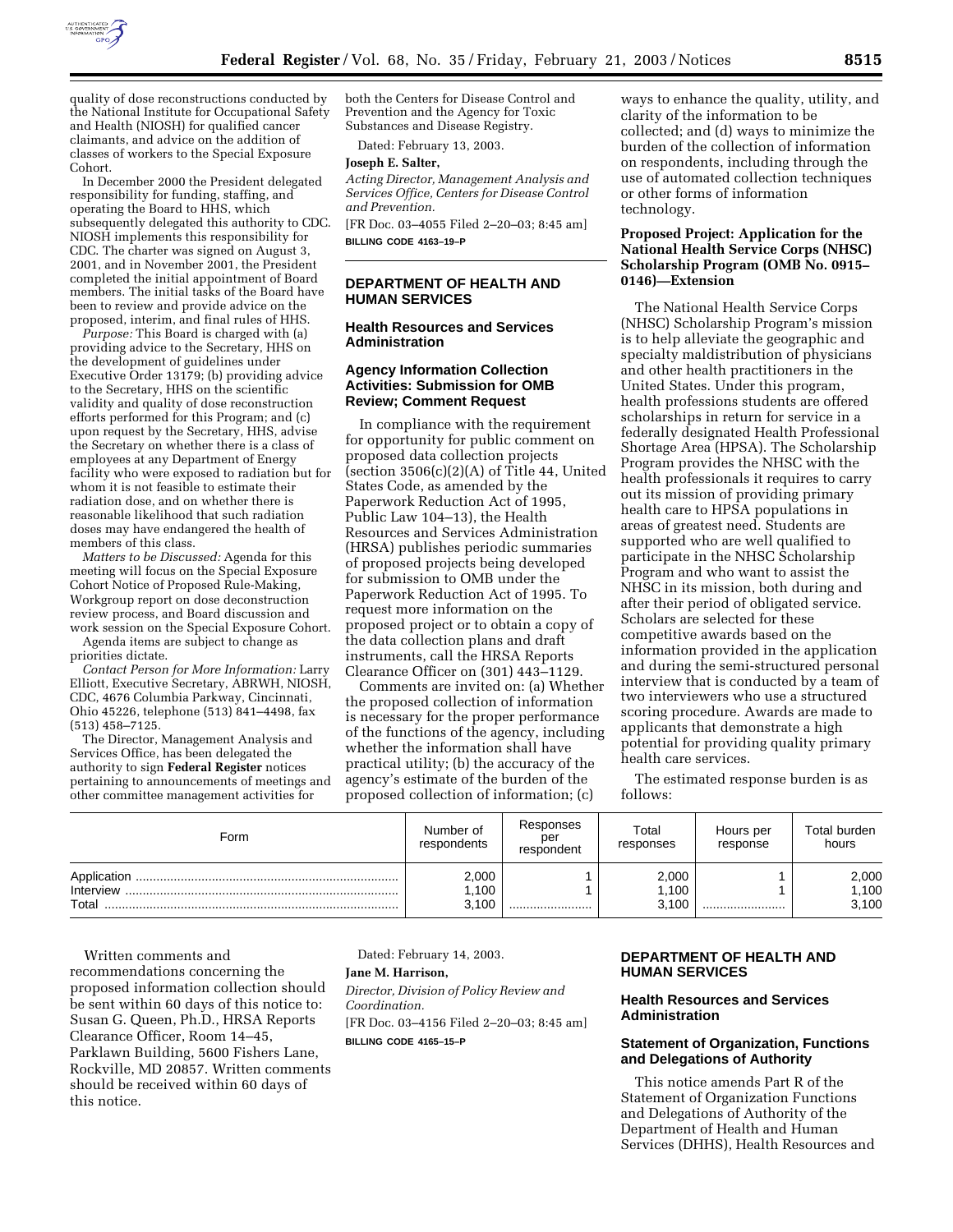Services Administration (HRSA) (60 FR 56605, as amended November 6, 1995; as last amended at 68 FR 787–793, January 7, 2003). This notice is to amend the functional statements of the Bureau of Primary Health Care. Specifically, this notice (1) abolishes in their entirety the Division of Community and Migrant Health and the Division of Programs for Special Populations; (2) revise the Office of the Associate Administrator; (3) establish the Office of Program Support; the Office of Policy, Evaluation and Data; the Office of Minority and Special Populations; the Division of Health Center Development; the Division of Health Center Management; the Division of Clinical Quality; and the Division of State and Community Assistance.

## **Section RC–00 Mission**

The Bureau of Primary Health Care (BPHC) directs national health programs which improve the health of the Nation by assuring access to high quality comprehensive preventive and primary health care services and improving the health status of the Nation's underserved and vulnerable populations.

#### **Section RC–10 Organization**

The Bureau of Primary Health Care (BPHC) headed by the Associate Administrator for Primary Health Care reports directly to the Administrator, Health Resources and Services Administration. The BPHC includes the following components:

(1) Office of the Associate

Administrator (RC)

(2) Office of Policy, Evaluation, and Data (RCE)

(3) Office of Minority and Special Populations (RCG)

(4) Division of Health Center

Development (RCH)

(5) Division of Health Center Management (RCJ)

(6) Division of Clinical Quality (RCK) (7) Division of State and Community

Assistance (RCL) (8) Division of National Hansen's

Disease Program (RC7)

(9) Division of Immigration Health Services (RC9)

1. In the Office of the Associate Administrator Delete the Migrant Health Advisory Council Function and Place It in the Office of Minority and Special Populations. Revise the Functional Statement of the Office of the Associate Administrator as Follows:

## **Office of the Associate Administrator (RC)**

Provides overall leadership, direction, coordination, and strategic planning in

support of Bureau programs. Specifically: (1) Has lead responsibility to bring primary health care services to the Nation's neediest communities; (2) serves as a central point of contact for Bureau communication and information; (3) establishes program policies, goals, and objectives and provides oversight as to their execution; (4) interprets program policies, guidelines, and priorities; (5) stimulates, coordinates and evaluates program development and progress; (6) maintains effective relationships with HRSA, other Department of Health and Human Services (HHS) organizations, other Federal agencies, State and local governments, and other public and private organizations concerned with primary health and improving the health status of the Nation's underserved and vulnerable populations; and (7) plans, directs, coordinates and evaluates Bureau-wide administrative management activities; (8) assures that BPHC's funding recommendations are consistent with authorizing legislation, program expectations and HHS and HRSA policies.

2. Establish the Office of Office of Policy, Evaluation and Data as Follows:

### **Office of Policy, Evaluation and Data**

(1) Provides leadership, direction, and overall coordination of the analysis and clearance of policy across Bureau programs; (2) provides leadership, direction, and coordination for health workforce planning as it supports health center development; (3) serves as focal point to design, establish and implement an evaluation plan for assessing and improving program performance; (4) serves as the focal point for the development and monitoring of the Bureau's Strategic Plan and annual spending plans; (5) provides leadership and overall coordination for tracking and monitoring health center growth; (6) serves as focal point for external communication, publication, and dissemination; (7) provides surveillance, monitoring, and analysis of a variety of media, newsletters, trade journals, and periodicals in order to detect external trends which could potentially affect grantee performance; (8) detects potential trends in program performance data on a State, regional, and national level to inform the development of program policies and the design of evaluation studies to improve program performance; (9) provides consultation to and coordinates activities with other components within HRSA, other

Federal agencies, consumer and constituency groups, national and state organizations involved in policy, evaluation and data; and (10) manages the Bureau's executive secretariat functions.

3. Establish the Office of Minority and Special Populations as Follows:

## **Office of Minority and Special Populations (RCG)**

Provides overall coordination of Bureau activities relating to the delivery of health services to special populations such as migrant and seasonal farmworkers, homeless persons, women, and other minority and special populations, including residents of public housing, students served by School-based Health Centers, and Asian American Pacific Islanders. Specifically, (1) ensures that the needs and special circumstances of special populations and the provider organizations that serve them are addressed in internal BPHC policies; (2) advises BPHC staff and leadership about the special needs of special populations; (3) coordinates with private, professional, and academic health care organizations in developing and designing public health interventions aimed at reducing disparities in the health status of the special populations; (4) represents BPHC at regional and national meetings focused on special population issues, and shares information regarding the BPHC's response to such issues; and (5) provides staff support to the National Advisory Council on Migrant Health.

4. In the Division of Programs for Special Populations Delete the Community-based Systems Function and Place It in the Division of Health Center Development (DHCD). Establish the Division of Health Center Development as Follows:

### **Division of Health Center Development (RCH)**

Serves as the organizational focus of the competitive grant process for BPHC. Specifically, DHCD: (1) Provides leadership and direction, including tactical planning for the development and expansion of new health centers, health systems infrastructure, and pharmacy services; (2) manages and expands the number and types of organizations that participate in the 340B drug pricing program; (3) provides pre-application assistance to communities and community-based organizations related to health center development, health systems infrastructure development and pharmacy services development; (4) provides consultation to and